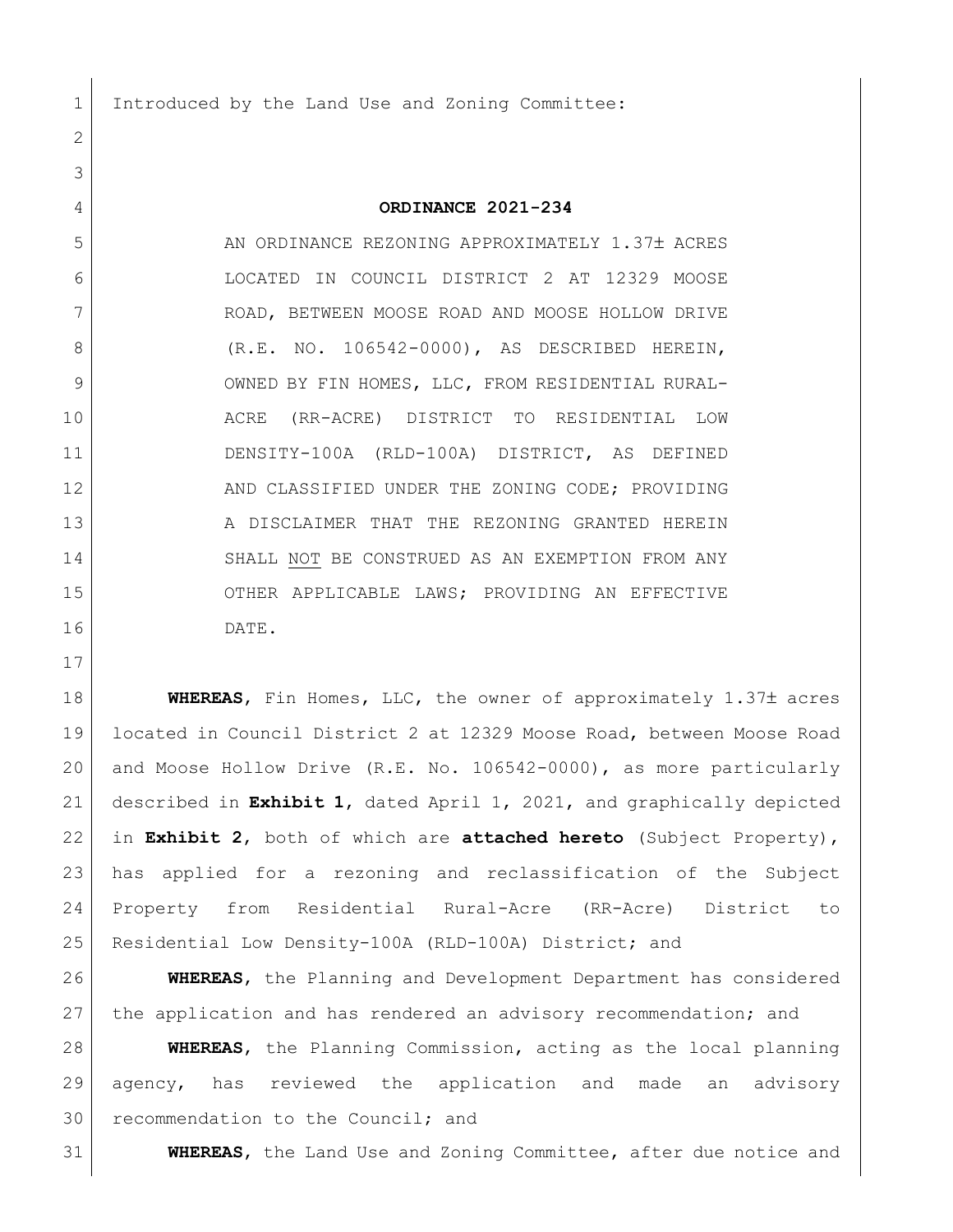1 | public hearing has made its recommendation to the Council; and

 **WHEREAS**, taking into consideration the above recommendations and 3 all other evidence entered into the record and testimony taken at the public hearings, the Council finds that such rezoning: (1) is consistent with the *2030 Comprehensive Plan*; (2) furthers the goals, objectives and policies of the *2030 Comprehensive Plan*; and (3) is 7 | not in conflict with any portion of the City's land use regulations; 8 now, therefore

 **BE IT ORDAINED** by the Council of the City of Jacksonville: **Section 1. Property Rezoned.** The Subject Property is hereby rezoned and reclassified from Residential Rural-Acre (RR-Acre) District to Residential Low Density-100A (RLD-100A) District, as defined and classified under the Zoning Code, City of Jacksonville, Florida.

 **Section 2. Owner and Description.** The Subject Property is owned by Fin Homes, LLC, and is described in **Exhibit 1, attached hereto.** The applicant is D. Chris Hagan, 208 North Laura Street, Suite 710, Jacksonville, Florida 32202; (904) 425-8765.

 **Section 3. Disclaimer.** The rezoning granted herein shall **not** be construed as an exemption from any other applicable local, state, or federal laws, regulations, requirements, permits or approvals. All other applicable local, state or federal permits or approvals shall be obtained before commencement of the development 24 or use and issuance of this rezoning is based upon acknowledgement, 25 representation and confirmation made by the applicant(s), owners(s), developer(s) and/or any authorized agent(s) or designee(s) that the subject business, development and/or use will be operated in strict compliance with all laws. Issuance of this rezoning does **not** approve, promote or condone any practice or act that is prohibited or restricted by any federal, state or local laws.

**Section 4. Effective Date.** The enactment of this Ordinance

 $- 2 -$